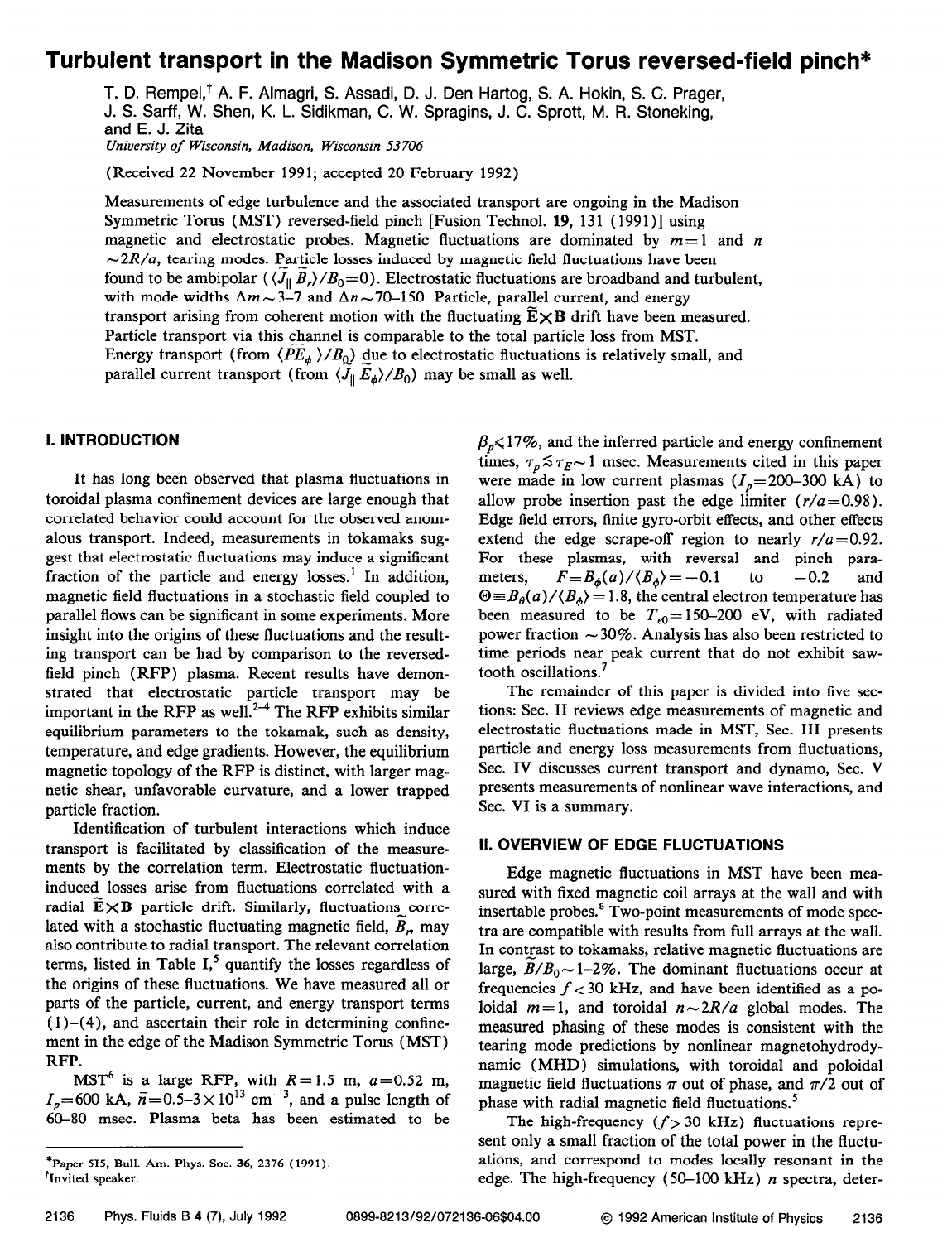TABLE I. Correlation fluctuation quantities which can yield net radial transport (from Ref. 5). Negligible electron drift is assumed.

|          | Electrostatic                                                        | Magnetic                                                                                                  |
|----------|----------------------------------------------------------------------|-----------------------------------------------------------------------------------------------------------|
|          | (1)                                                                  |                                                                                                           |
| Particle | $\frac{\langle \widetilde{n}_{i,e}\,\widetilde{E}_1 \,\rangle}{B_0}$ | (4)<br>$\langle \widetilde{j}_{i,e}   \widetilde{B}_r \rangle$<br>$eB_0$                                  |
|          | (2)                                                                  | (5)                                                                                                       |
| Current  | $\frac{\langle \widetilde{j}_\parallel \tilde{E}_1 \rangle}{B_0}$    | $\frac{\langle \widetilde{\rho}_{\parallel e} \widetilde{B}_r \rangle}{B_0}$                              |
|          | (3)                                                                  | (6)                                                                                                       |
| Energy   | $\frac{\langle \widetilde{p}_e\,\widetilde{E}_1\ \rangle}{B_0}$      | $\frac{\langle \widetilde{\mathcal{Q}}_{\parallel e}\,\widetilde{\mathcal{B}}_{r}\rangle}{\mathcal{B}_0}$ |

mined from a two-point toroidal measurement, at each of two radial locations ( $r=42$  and 46 cm) which bracket the toroidal magnetic field reversal surface  $(r \sim 44 \text{ cm})$ , are illustrated in Fig. 1 (a) (it should be noted that two-point spectra will not detect correlated, simultaneous counterpropagating modes at the same frequency). The corresponding  $n$  spectra measured for all frequencies up to the Nyquist frequency are shown in Fig. 1 (b) . Measured highfrequency m spectra (not shown) do not show a similar change in sign. The measured ratio of mode numbers,  $m/n$ , changes sign with the field line pitch,  $q$ , as the probe is inserted deeper into the plasma and the toroidal magnetic field undergoes reversal. It is interesting to note that the



FIG. 1. Toroidal *n* mode spectra for  $\vec{B}_{\phi}$ , measured at two radial positions ( $r=46$  cm, dashed line;  $r=42$  cm, solid line) which bracket the toroidal magnetic field reversal surface ( $r \approx 44$  cm) for (a) high-frequency (50-250 kHz) and (b) total (O-250 kHz) bandwidths.



FIG. 2. Toroidal *n*-mode spectra for  $V_f$  and  $B_f$ , for  $f = 10-30$  kHz.

fluctuations maintain resonance by adjusting the sign of  $n$ (as opposed to  $m$ ), despite the fact that the propagation direction then reverses direction relative to the diamagnetic drift direction. Radial coherence lengths for these high-frequency modes have been measured to be small,  $\sim$  1 to 3 cm.

Total current density fluctuations have also been measured in the edge plasma in  $MST$ ,<sup>9</sup> using a multicoil "forked" probe, through  $j = \nabla \times B$ . Typical uncertainties of  $\leq 1\%$  in the magnetic measurements, arising from limitations in coil alignment and calibration, translate to uncertainties in the resulting fluctuating current of  $\leq 15\%$  by this method. The current density fluctuation power peaks at low frequencies, with relative amplitudes for frequencies  $f < 250$  kHz of  $\tilde{j}_{\phi}/j_{\phi0} \sim 8\%$  and  $j_{\phi}/j_{\phi0} \sim 4\%$ . Parallel current density fluctuations  $j_{\parallel} \sim j_{\theta}$ , and magnetic field fluctuations  $B_{\parallel} \sim B_{\theta}$ , are measured to be in phase, and the ratio of normalized fluctuations  $(j/j_0)/(B/B_0) \sim 4$ . These results are consistent with the relationship computed for the tearing mode oscillations. However, the computation predicts a higher level of fluctuations in a more narrow spectrum of  $n$  modes. This discrepancy may arise from the Lundquist number assumed in the code, which is nearly two orders of magnitude smaller than found in the experiment.

Edge electrostatic fluctuations in MST have been measured<sup>4</sup> with insertable Langmuir probes, using a triple probe technique. In general, the fluctuations are broadband and peaked at low frequencies. We find that fluctuation amplitudes are large and generally increase with radius, with relative plasma density fluctuations,  $\tilde{n}/n_0 \sim 15\%$  -<br>35%, and electron temperature fluctuations, 3\_5%, and electron temperature fluctuations,  $T_{e}/T_{e0}$   $\sim$  10%-25%. These levels are comparable to those found in tokamaks. Plasma potential fluctuations,  $\Phi_p$ , have been determined from vector addition of floating potential and electron temperature fluctuations, resulting in  $\Phi_p/T_{e0} \sim 20\%$ –60%. Pressure fluctuations have also been determined, allowing for phasing of density and temperature fluctuations. Within error bars, the Boltzmann relation,  $\tilde{p}_{e}/p_{e0} = e\Phi_p/T_{e0}$ , is not violated.

Mode spectra of the plasma potential are estimated from a two-point measurement of floating potential,  $V_f$ . The resulting spectra for  $f = 10-30$  kHz are broad,  $\Delta n \sim 70$ –150, as shown in Fig. 2. Poloidal mode widths are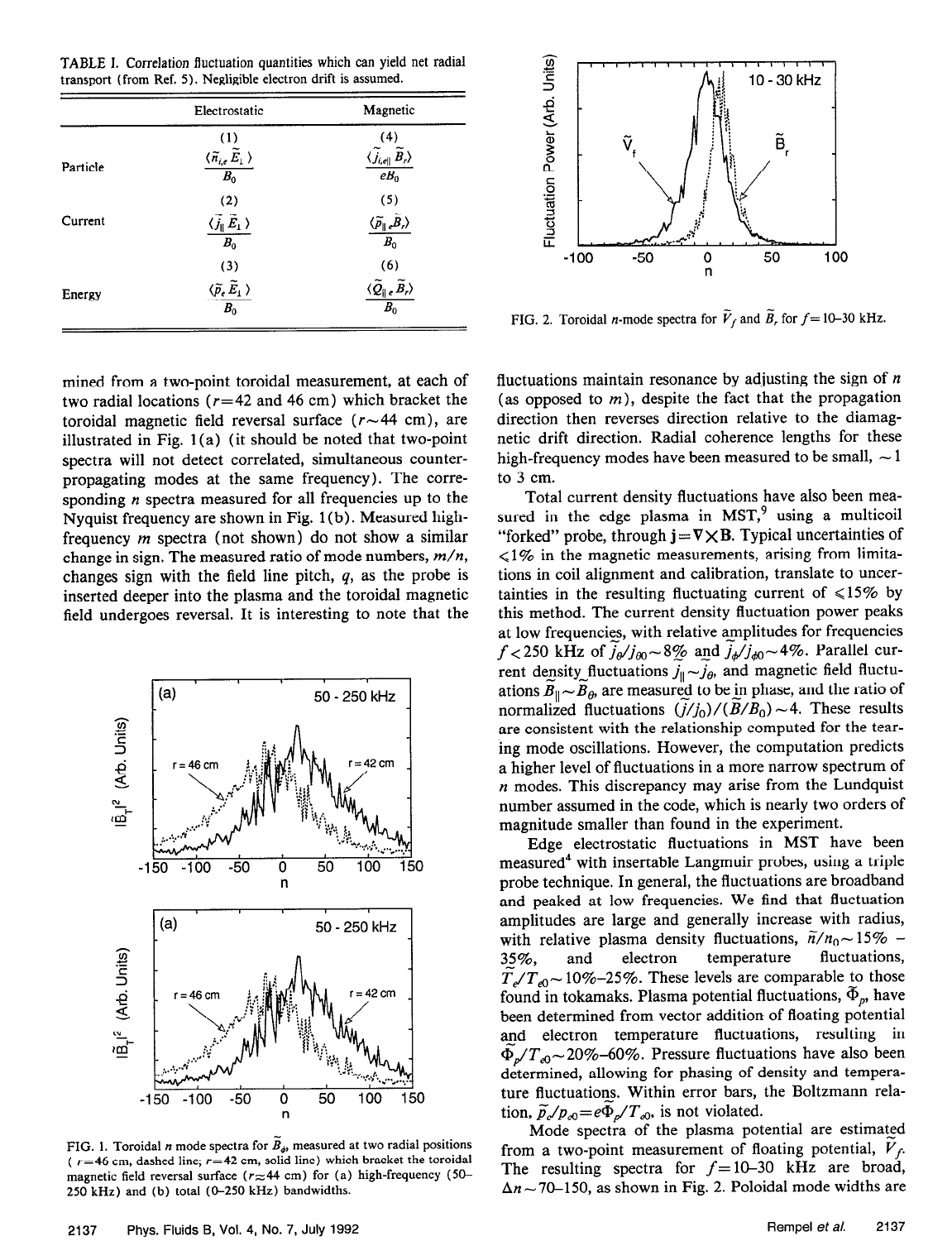

 $F = F + F$  cross constants,  $\frac{1}{2}$ , measured between  $\sigma_{\rm S}$  and  $\sigma_{\rm F}$  separated radially by 0.6 cm (solid line). The statistical level of significance is also plotted (dashed line).

 $\Delta m \sim$  3–7. The modes propagate toroidally in the ion drift direction with a phase velocity of  $v_{\text{ph}} \sim 5 \times 10^6$  cm sec<sup>-1</sup>. Measured spectra for ion saturation current,  $\widetilde{J}_S$ , have been found to be generally similar to the  $V_f$  spectra. Although a complete Langmuir probe array is not available to determine the accuracy of the two-point method, measurements with probes separated from 0.28 cm to 4.3 cm give consistent results. tent results.

To the extent that magnetic field lines are frozen into the plasma, a fluctuating radial density convection accompanies radial magnetic field fluctuations. A fixed probe immersed in an equilibrium density gradient will then measure density fluctuations. Simultaneous measurements of magnetic and electrostatic fluctuations indicate only a modest correlation. The coherence ( $\gamma^2$ ) between  $B_r$  and  $J_s$ , modest correlation. The coherence ( $\gamma$ ) between  $B_r$  and  $J_s$ ,  $\frac{1}{2}$  shown in Fig. 3, peaks near the frequencies of the tearing mode at values of  $f \sim 0.4$  (true for  $f$  between  $V_f$  and  $B_f$ as well). Thus, a significant fraction of the measured density fluctuations may arise from sources other than radial convection with the magnetic field.

# Ill. PARTICLE AND ENERGY TRANSPORT

 $\frac{P}{P}$ turbulence and radial velocity fluctuations,  $F_{ij}$ , is given by

$$
\Gamma_i^{\text{fl}} = \frac{\langle \widetilde{n}_i \widetilde{E}_1 \rangle}{B_0} + \frac{\langle \widetilde{J}_{i\parallel} \widetilde{B}_r \rangle}{eB_0} = \Gamma_i^{\text{ES}} + \Gamma_i^M,
$$

where  $\widetilde{E}_1$  is the electrostatic fluctuating field perpendicular to  $\mathbf{B}$ ,  $\widetilde{j}_{i\parallel}$  is the fluctuating particle current parallel to  $\mathbf{B}$ , and  $B_0$  is the equilibrium value of B. We have inferred the electrostatic fluctuation-induced electron flux  $\Gamma_i^{ES}$  from two-point correlations of Langmuir probe signals,  $J_S$ ,  $V_f$ two-point correlations of Langmuir probe signals,  $J_S$ ,  $V_f$ , and  $T_e$ . It is assumed the plasma potential can be represented by a superposition of waves with a unique dispersion  $k = k(\omega)$ , and that the perpendicular electrostatic electric field can be expressed as  $E_1 = -ik_V(\overline{V}_f + \alpha T_e)$ , where the wave vector  $k<sub>V</sub>$  is determined from phasing between  $V_f$  signals and  $\alpha T_e$  is the sheath potential drop. As  $k<sub>V</sub>$  is strongly polarized in the toroidal direction, the con-



FIG. 4. Radial profile of edge electrostatic fluctuation-induced particle flux,  $\Gamma_i^{\text{ES}}$  (solid line) in MST. Peak edge electrostatic particle flux measured on TEXT (Ref. 10), and total edge losses in MST inferred from  $H_{\alpha}$ measurements are shown for comparison. The ion Larmor radius in MST is also illustrated.

tribution to particle flux from the measured poloidal electric fields is two orders of magnitude smaller and is ignored.

Contributions to the resulting flux are generally significant for frequencies below 50 kHz, with temperature fluctuations generating a modest component of the total flux. The radial dependence of  $\Gamma_i^{\text{ES}}$  for  $r/a = 0.92$  to 0.98 is shown in Fig. 4. The radial decay of this flux is consistent with a picture of increased parallel losses in a scrape-off layer with a scrape-off length to the edge toroidal limiter in MST. Also shown is the total particle loss rate determined from a one-dimensional (1-D) transport code using  $H_{\alpha}$ profile measurements, from which a particle confinement time of  $\tau_p \sim 1$  msec is inferred. We determine that electrostatic transport in the edge region (outside reversal) is significant when compared to particle losses from MST. Measurements of electrostatic transport in a similar sized tokamak<sup>10,11</sup> yield comparable losses, as illustrated in Fig. 4.

Particle losses in the edge due to correlated current and radial magnetic field fluctuations, as measured by the insertable "forked" magnetic pickup probe up to  $r/a$  $=0.82$ , have been determined to be ambipolar.<sup>9</sup> The magnitude of these fluctuations are large enough to cause significant transport,  $|J_\theta| \leq |B_r|/e\frac{R_0}{2} \sim 10^{-15}$  m<sup>-2</sup> sec-However, the fluctuations  $j_{\theta}$  and  $B_r$  are measured to be nearly  $\pi/2$  out of phase at all frequencies (5-250 kHz), as shown in Fig. 5, yielding a net charge loss bounded by  $j/e \sim 5 \times 10^{-6}$  m  $\degree$  sec $\degree$ . Uncertainties in the phase measurement limit the error in this measured flux to an additional 5% of the total particle flux. The measured phase relation is expected for the tearing modes. Ambipolar transport is expected for localized modes which exhibit  $\widetilde{B}$ l. $B_0$ ,<sup>12</sup> so there is also reason to expect this relation to hold for the high-frequency modes as well.

The rate of particle loss of each species due to radial fluctuations in the magnetic field has not yet been determined. However, initial results utilizing a pinhole electron energy analyzer (EEA) indicate that the fluctuating fast electron current in MST might not contribute to particle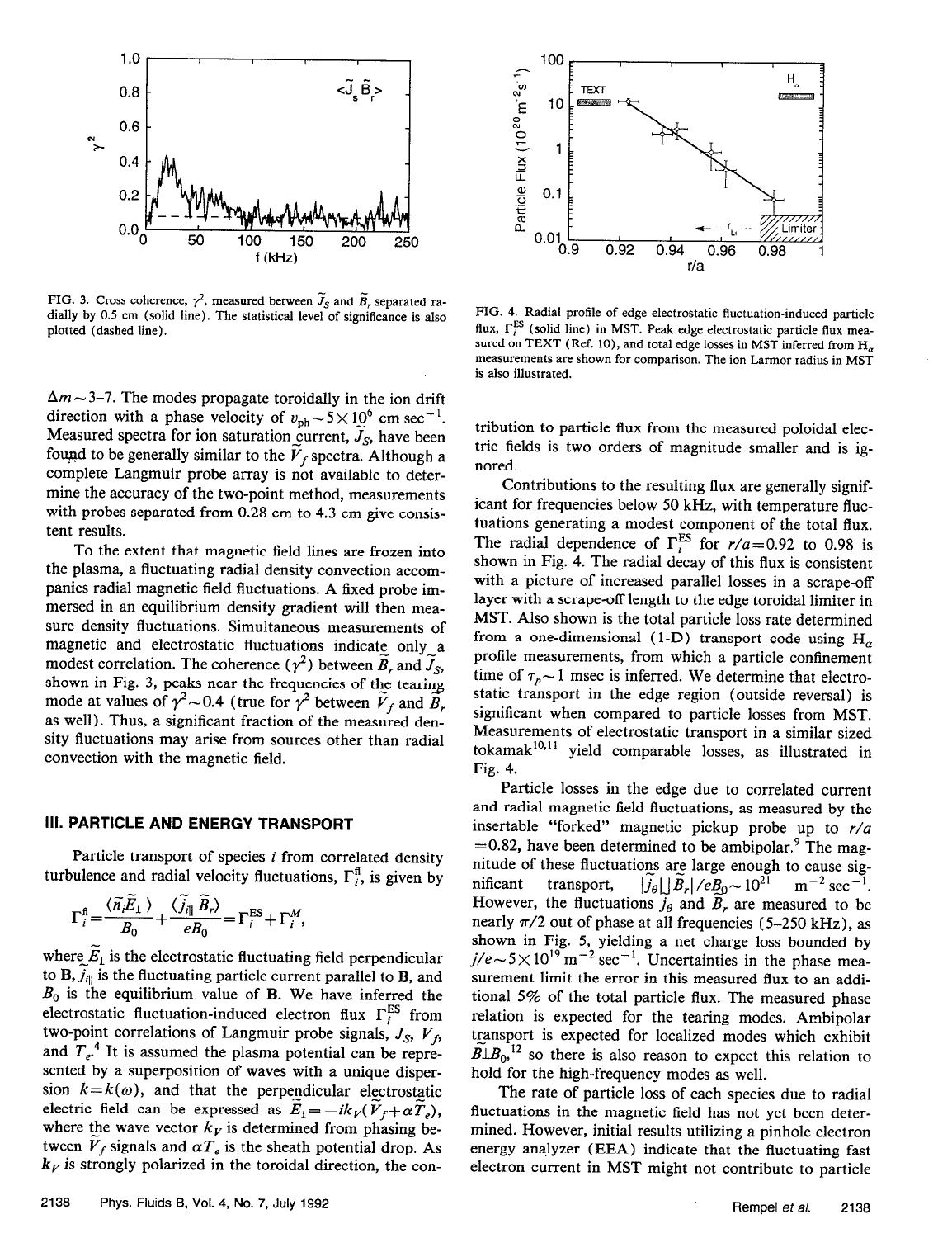

FIG. 5. Measured cross phase between total poloidal current  $\tilde{j}_\theta$ , and  $\tilde{B}_r$  in the edge.

transport. When biased to collect electrons with energies >50 eV, the EEA yields an electron current with fluctuations,  $j_{EEA}$ , which may also be  $-\pi/2$  out of phase with  $B_r$ . If these faster electrons dominate the total electron current, one would expect the flutter transport of ions to be small as well.

Electrostatic energy transport,  $Q_e^{\omega}$ , is defined here as the heat flux due to correlated fluctuations in electron pressure  $p_e$  and radial  $\widetilde{E} \times B_0$  velocity. This has been measured in MST, and is relatively small.<sup>4</sup> The radial profile of  $Q_e^{\text{ES}}$  is shown in Fig. 6. Again, we interpret the radial falloff of this flux to arise from increased parallel losses. Of the  $\sim$  100 kW m<sup>-2</sup> (plasma surface area) of Ohmic input power,  $\leq 30\%$  is lost through radiation at these low currents. The electrostatic fluctuation-induced heat flux represents only a small fraction,  $\leq 10\%$ , of the remainder. However, this measured flux is comparable to the  $\sim$  10 kW  $m^{-2}$  attributed to electrostatic losses in a tokamak of similar size, where these losses dominate heat loss through plasma channels.<sup>13</sup>

Direct measurement of energy loss through magnetic fluctuations is difficult and has not been made. However, radial magnetic fluctuation amplitudes are large enough in RFP's SO that this loss channel may be significant. The



FIG. 6. Radial profile of edge electrostatic fluctuation-induced energy loss flux,  $Q_E^{\text{ES}}$ (solid line) in MST. Peak edge electrostatic energy flux for TEXT (Ref. 12) and total nonradiative losses for MST are shown for comparison.



FIG. 7. Pinhole energy analyzer signal for current directed parallel  $(\Diamond)$ , and antiparallel  $(O)$  to peak hot electron current, and single drifted Maxwellian distribution fit  $(-)$  with three fit parameters: a temperature of  $T<sub>e</sub>=115$  eV, a drift energy of  $\frac{1}{2}mv<sub>d</sub>=20$  eV, and an effective density of  $10^{11}$  cm<sup>-3</sup>.

energy confinement time estimated from turbulence in stochastic magnetic fields<sup>14</sup> is comparable to global energy confinement times in MST.

 $\alpha$ 

## IV. CURRENT TRANSPORT

Radial transport of field-aligned current which balances in large part the resistive diffusion, and thereby sustains toroidal field reversal, is of particular interest for the RFP. The process also has relevance to tokamaks, where the dynamics which control current diffusion and profile shaping are important. The RFP dynamo has long been considered to arise from coherent MHD fluid velocity fluctuations generating an effective parallel electric field ("MHD dynamo"),  $E_{\parallel} \sim (u \times B)_{\parallel}$  . This view is supported by a large body of theoretical work.<sup>15-18</sup> A kinetic "dynamo" has more recently been proposed,<sup>19</sup> in which the current is carried by free-streaming electrons accelerated along the stochastic magnet field. This model was suggested by the observation of hot electrons streaming along field lines in the edge plasma of  $ZT40$ ,<sup>20</sup> with temperatures in excess of the central electron temperature. The total edge currents have been attributed to these particles.

Hot electrons have also been observed in the edge plasma of MST with a pinhole electron energy analyzer. Langmuir probe measurements indicate a local electron temperature of 20 to 30 eV. The measured energy dependence of field-aligned hot electrons can be approximated by a drifted Maxwellian distribution with a temperature of  $T_{e\parallel} \sim 115$  eV $\leq T_{e0}$  and a drift energy of  $\frac{1}{2}mv_{\parallel}^2 \sim 20$  eV as shown in Fig. 7. The collecting efficiency of the analyzer is nonlinear at low repelling bias, resulting in a poor fit at these bias levels. It has not yet been determined whether or not the edge current is predominantly carried by these hot electrons, although the possibility remains within the uncertainties of the diagnostic.

"Electrostatic" current transport due to coherent oscillations between the fluctuating parallel current and perpendicular electric-field-induced drift is proportional to  $\Gamma_j^{\text{ES}} \sim \langle \widetilde{E}_{\phi} \widetilde{j}_{\theta} \rangle / B_0$ . Although there is no theoretical basis on which to expect this term to be significant, the relative size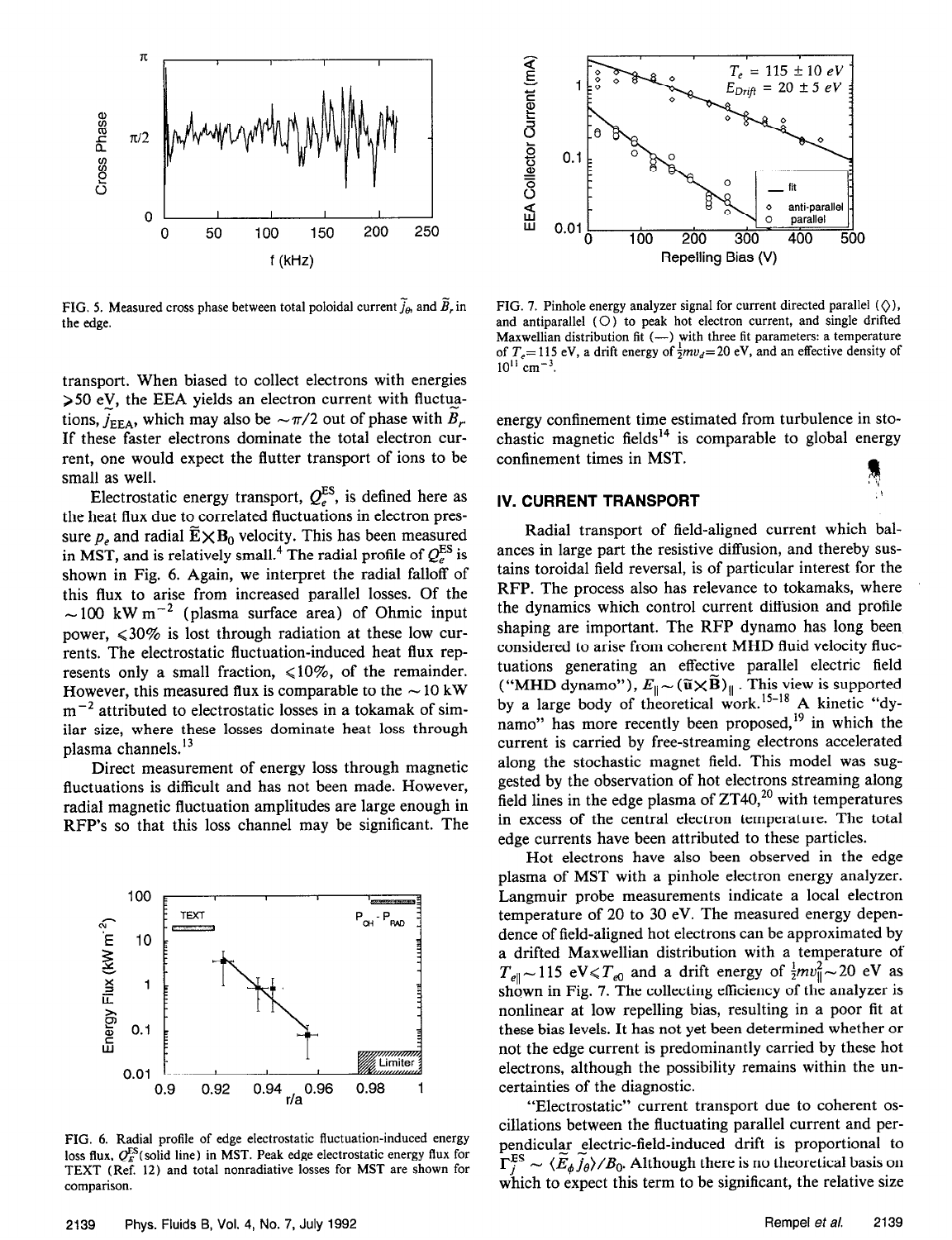

FIG, 8. Coherence between the fluctuating electric field component,  $-\nabla V_f$  and the fluctuation poloidal current component,  $\partial \vec{B}_r/R \partial \phi$ .

of the fluctuations makes it difficult to discount outright. We have measured  $j_{\phi}/j_0 \sim 0.08$ , and  $\vec{E}_{\phi}/E_0 \sim 50$ , where  $E_0 = V_l/2\pi R$ . If the correlation is high, a term nearly four times the Ohmic dissipation would result.

Initial measurements of electrostatic current transport,  $\langle E_i J_{ij} \rangle \sim \langle E_{ij} J_{ij} \rangle$  indicate that this term may be small. Measurements were made with Langmuir and magnetic probes separated by 6 cm in the poloidal direction (well within poloidal correlation lengths) and  $\leq 1$  cm in the radial direction. Radial correlation lengths for magnetic fluctuations are significantly larger than this separation, except at higher frequencies,  $f > 100$  kHz, where they become comparable. With these assumptions,  $\Gamma_i^{\text{ES}}$  can be expressed as

$$
\Gamma_j^{\text{ES}} \simeq \frac{4\pi}{cB_0} \left\langle -ikV_f \left( \widetilde{V}_f + \alpha \frac{k_B}{e} \widetilde{T}_e \right) \right\rangle
$$

$$
\times \left( \frac{\partial \widetilde{B}_z}{\partial r} - ik_B \widetilde{B}_r \right)^* \right\rangle ,
$$

where  $k_{B_r}$  is the wave number of  $\widetilde{B}_r$ . Computation of this flux is then composed of four terms, of which  $\langle k_V, V \, k_B, B_r \rangle$  appears to dominate.

The coherence between the electric field component,  $-ik_{Vf}V_{f}$  and the poloidal current component,  $ik_{B}B_{f}/\omega$ plotted in Fig. 8, however, is small. This is defined

$$
\gamma_{jE}^2 = \frac{\langle k_V \widetilde{V}_{f} k_{BR} \widetilde{B}_{r}^* \rangle}{|k_V \widetilde{V}_{f}| |k_{BR} B_{r}|}.
$$

This coherence peaks at  $\leq 8\%$ , yielding a term which is  $515\%$  of the Ohmic dissipation. The terms proportional to the radial gradient in  $\overline{B}_{\phi}$  are presently measured with large error bars, and as of yet cannot be reported with confidence. These initial results, however, indicate that the electrostatic fluctuation-induced transport of parallel current may be small.

### V. NONLINEAR COUPLING

Nonlinear wave coupling of magnetic fluctuations has been directly measured in MST, $<sup>7</sup>$  and results are in good</sup> agreement with numerical simulations. Experimental mea-



FIG. 9. Poloidal three-wave coupling of  $\widetilde{B}_{\theta}$ , as measured by bicoherence,  $b^2(m_1, m_2, m_1+m_2)$ .

surements have utilized a poloidal and toroidal array of wall-mounted magnetic pickup coils, which are limited to mode numbers  $m < 8$  and  $n < 32$ . Three-wave coupling is determined by calculating the bicoherence,  $b^2$ , which is defined

$$
b^{2}=\frac{\langle X(m_{1}+m_{2})X^{*}(m_{1})X^{*}(m_{2})\rangle}{|X(m_{1})X(m_{2})| |X(m_{1}+m_{2})|},
$$

where  $X$  is the spatial Fourier transform of the measured signal. The same statistical analysis is performed on the output of a cylindrical, three-dimensional (3-D), nonlinear resistive MHD code, which is run many times with varying initial conditions. As illustrated in Fig. 9, measurements of poloidal wave coupling in the poloidal component of the fluctuating magnetic field yield nearly identical results, with the dominant coupling occurring between  $m = |1|$ and 2 modes. However, the computation does not include mode coupling from toroidal effects, which can contribute to the presence of  $m=2$  modes. The bicoherence for the toroidal modes is shown in Fig. 10, where strong coupling is observed for modes  $n < 20$ . In both cases, the coupling is strongest between the  $n=5-8$  modes. Phase locking of these modes is typically observed in MST. The code predicts coupling between fewer modes than is measured in the experiment, which again may be due to disparate Lundquist numbers. During the time period immediately preceding the sawtooth oscillations in MST, a dramatic increase in the nonlinear coupling of higher and lower  $n$  is directly measured, and the  $n$ -mode spectrum is distinctly